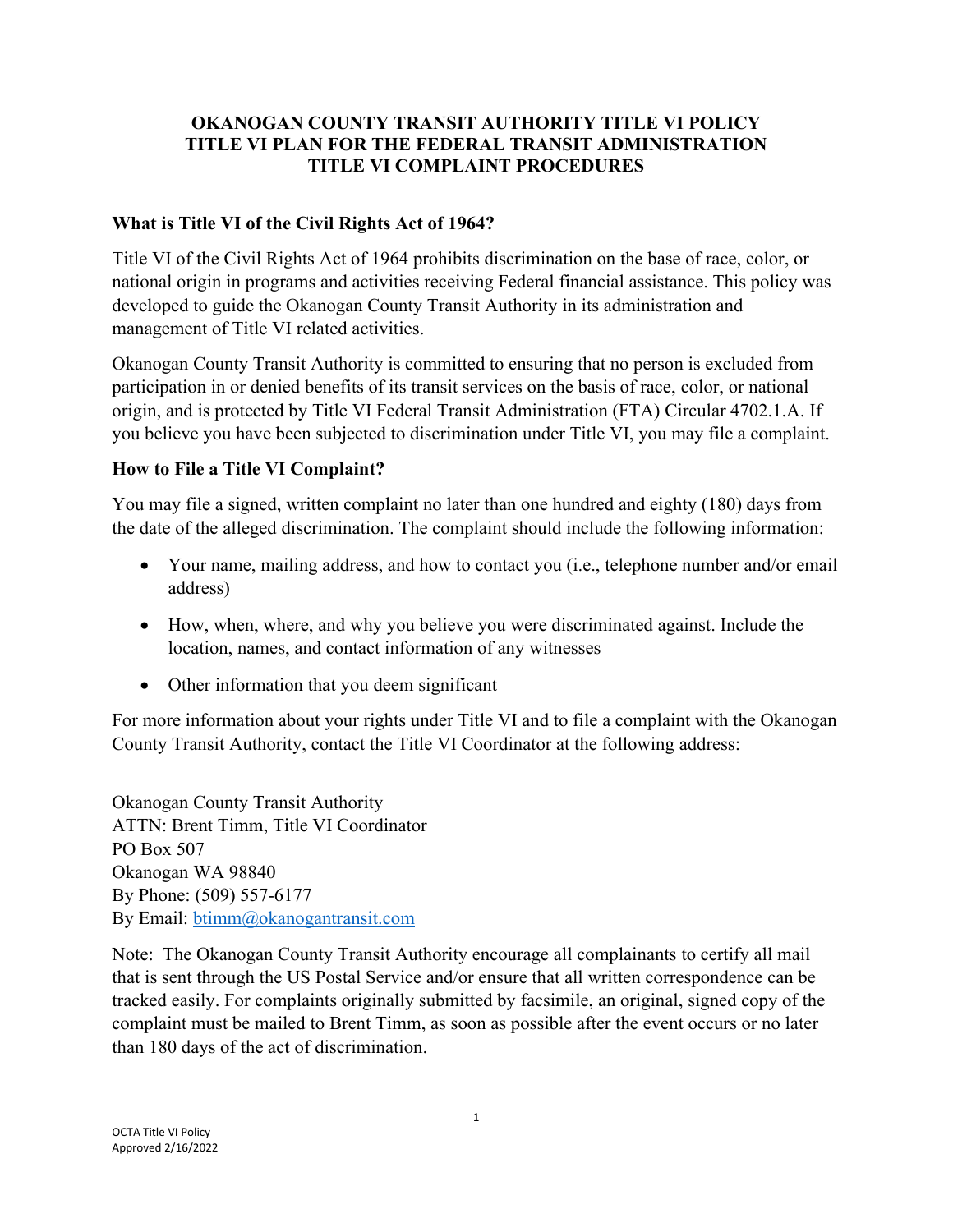#### **What happens when I submit my complaint to the Okanogan County Transit Authority?**

All complaints alleging discrimination based on race, color, or national origin in a service or benefit provided by the Okanogan County Transit Authority will be directly addressed by the Okanogan County Transit Authority. The Okanogan County Transit Authority shall also provide appropriate assistance to complainants, including those persons with disabilities, or who are limited in their ability to communicate in English. Additionally, the Okanogan County Transit Authority shall make every effort to address complaints in an expeditious and thorough manner.

In instances where additional information is needed for investigation of the complaint, the Okanogan County Transit Authority will contact the complainant in writing. Please note that in responding to any request for additional information, a complainant's failure to provide the requested information will result in administrative closure of the complaint.

Once sufficient information for investigation from the complaint is received by the Okanogan County Transit Authority, a written response will be drafted subject to review by the transit's attorney. If appropriate, the Okanogan County Transit Authority's attorney may administratively close the complaint. In this case, the Okanogan County Transit Authority will notify the complainant of the action as soon as possible.

### **How will I be notified of the outcome of my complaint?**

The Okanogan County Transit Authority will send a final written response to the complainant and advise the complainant of his or her right to 1) appeal within 7 calendar days of receipt of the final written decision from the Okanogan County Transit Authority, and/or 2) file a complaint externally with the U.S. Department of Transportation and/or the Federal Transit Administration. Every effort will be made to respond to Title VI complaints within 60 working days of receipt of such complaint, if not sooner.

In addition to the complaint process described above, a complainant may file a Title VI complaint with the following offices:

Office of Civil Rights Director Federal Transit Administration FTA Office of Civil Rights 915 Second Avenue, Suite 3142 East Building, 5<sup>th</sup> Floor Seattle WA 98174 1200 New Jersey Avenue, SE Phone: 206-220-7954 Fax: 206-220-7959

#### **RECORD OF TITLE VI INVESTIGATIONS, COMPLAINTS OR LAWSUITS**

All complaints are tracked and retained by the Okanogan County Transit Authority in accordance with Washington State Department of Transportation (WSDOT) records retention requirements.

To date, there have been no Title VI investigations, complaints, or lawsuits against Okanogan County Transit Authority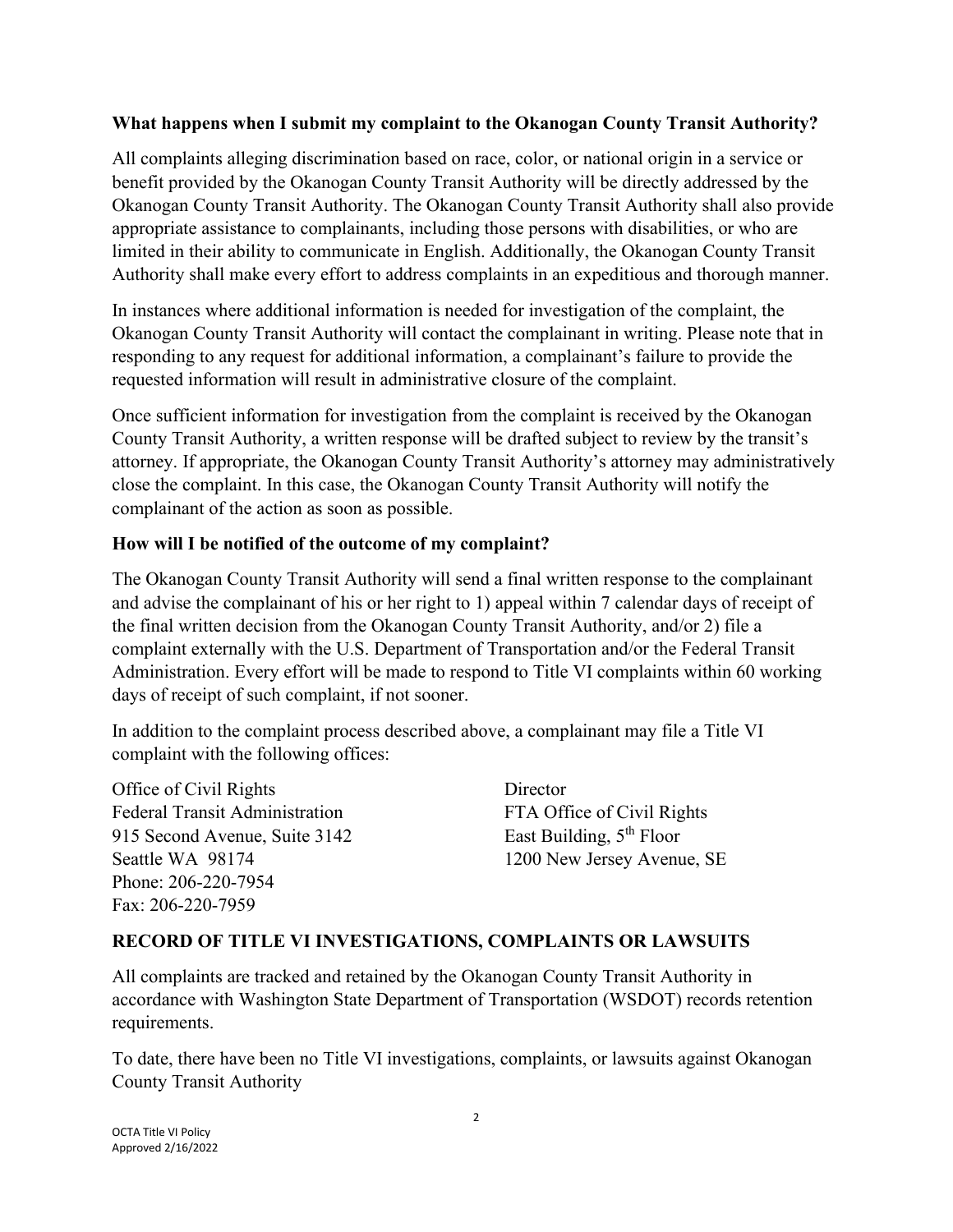### **Summary Complaints Table**

| Date $\vert$<br><b>Filed</b> | <b>Status</b>   Summary | <b>Action</b><br><b>Taken</b> |
|------------------------------|-------------------------|-------------------------------|
|                              |                         |                               |
|                              |                         |                               |
|                              |                         |                               |

# **LIMITED ENGLISH PROFICIENCY (LEP PLAN)**

The Okanogan County Transit Authority is committed to breaking down language barriers by implementing consistent standards of language assistance across its service area.

The United States is home to millions of national origin minority individuals who are LEP. That is, their primary language is not English, and they cannot speak, read, write, or understand the English language at a level that permits them to interact effectively with recipients of Federal financial assistance. Because the language differences and the inability to effectively speak or understand English, persons with LEP may be subjected to exclusion from programs or activities, experience delays, or denials of services. These individuals may be entitled to language assistance with respect to a particular type of service. The federal government and those receiving assistance from the federal government must take reasonable steps to ensure that LEP persons have meaningful access to the programs, services, and information those entities provide. This will require agencies to establish creative solutions to address the needs of this ever-growing population of individuals, for whom English is not their primary language.

Okanogan County meets the threshold of 5% or 1,000 people who are LEP, showing that the majority are Spanish speaking (15% of the population or 5,920 as of 2020).

OCTA will notify the public of language assistance through the rider's guide, schedules, etc. in printed form as well as on website.

### **ANALYSIS OF FACTORS**

In preparing the LEP Plan, the Okanogan County Transit Authority assumed the U.S. Department of Transportation four factor LEP analysis as follows:

Factor No. 1: The nature and importance of service provided by the Okanogan County Transit Authority. The Okanogan County Transit Authority provides important transit services to the public through its fixed route, paratransit, and vanpool programs and currently contracts limited service with Okanogan County Transportation and Nutrition.

Factor No. 2: The number or proportion of LEP persons in the service area. The vast majority of the population with which we do business (individuals wishing to ride transit) are proficient in English, so the LEP services are not normally required. According to the 2020 Limited English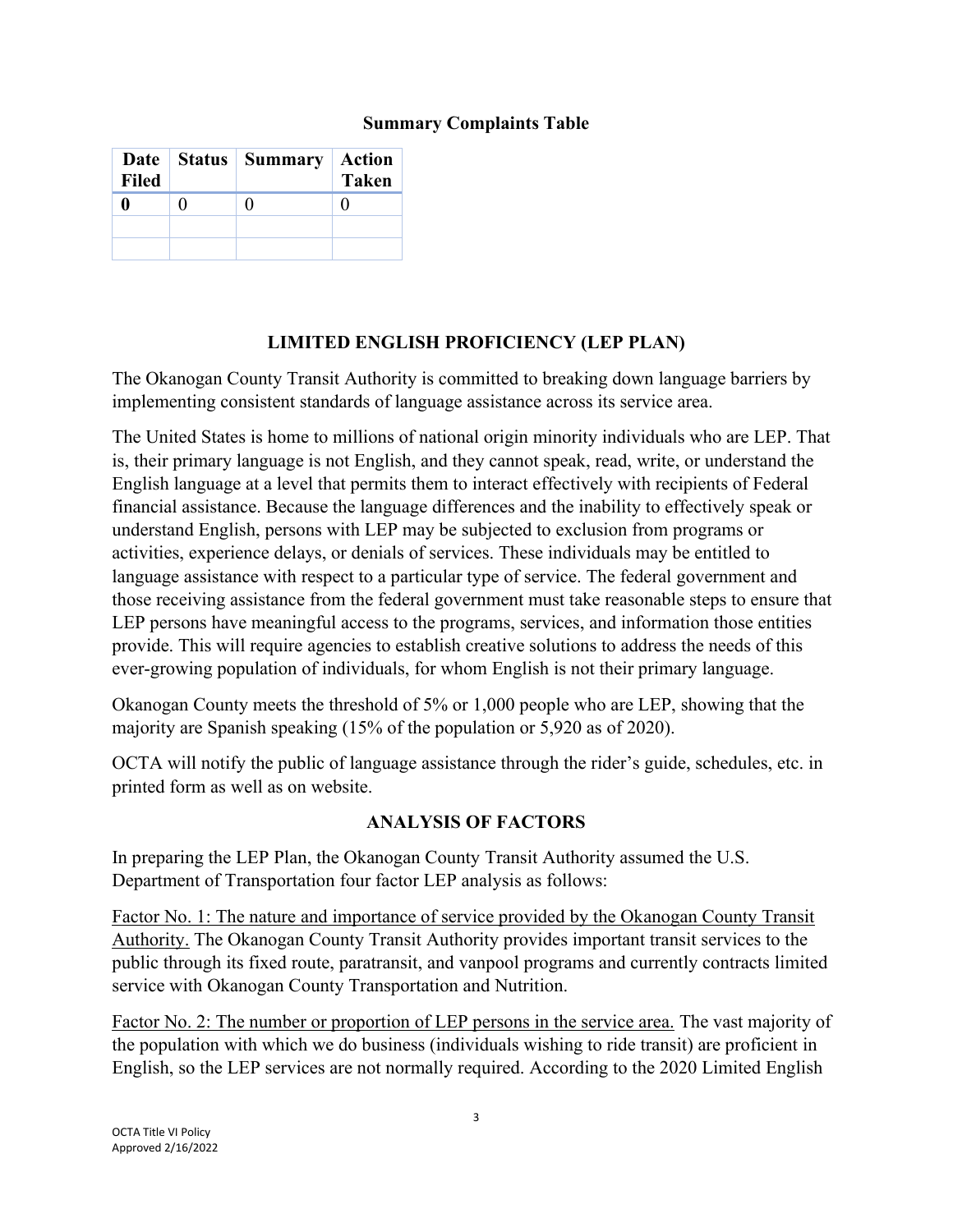Proficiency Map from LEP.gov, 15% of the population within Okanogan County are Spanish speaking.

Factor No. 3: The frequency with which LEP individuals come into contact with the service. All contacts with the Okanogan County Transit Authority can be made through its administrative office located in Okanogan. We serve LEP persons daily via our buses, contracted services, paratransit demand response services, and vanpool program. In an effort to serve LEP persons, the Okanogan County Transit Authority specifically recruits and employs staff proficient in Spanish.

Factor No. 4: The resources available to the recipient of the federal funds to assure meaningful access to the service by LEP persons. The Okanogan County Transit Authority currently employs Spanish speaking staff to support service to LEP citizens of Okanogan County. The Okanogan County Transit Authority will utilize the local Department of Social and Health Services (DSHS) office when an interpreter is needed for other languages. The Okanogan County Transit Authority provides publications available in print form as well as digital form on the agency website in both English and Spanish, including Rider's Guide and schedules; these documents assist in guiding persons to contact our office for language assistance.

Staff is trained to help assist LEP persons to help integrate language needs. All staff receive Customer Service training during staff orientation as well as refresher training provided throughout the year. Staff meetings and individual meetings are also held periodically to help all staff understand the importance of and resources available to the public for language assistance.

# **IMPLEMENTATION PLAN**

The Okanogan County Transit Authority has fully implemented the LEP Plan, and it will be reviewed annually, and LEP data will be tracked to determine what steps are appropriate in following years. We identify LEP persons in the service area by ridership, telephone contact counts, neighborhood demographics, general awareness surveys and on-board surveys. The Okanogan County Transit Authority's Title VI Policy and a Complaint Form is available on our website.

Schedules are printed in both English and Spanish. ADA Paratransit Applications are available in both English and Spanish. Service changes are posted in buses and at the main office in English and Spanish.

Title VI information is posted in English and Spanish schedules.

In order to comply with 49 CFR 21.9(d), the Okanogan County Transit Authority and its subrecipients must provide information to beneficiaries regarding their Title VI obligations and inform beneficiaries of the protections against discrimination afforded them by Title VI.

The Okanogan County Transit Authority has established a statement of rights and a policy statement.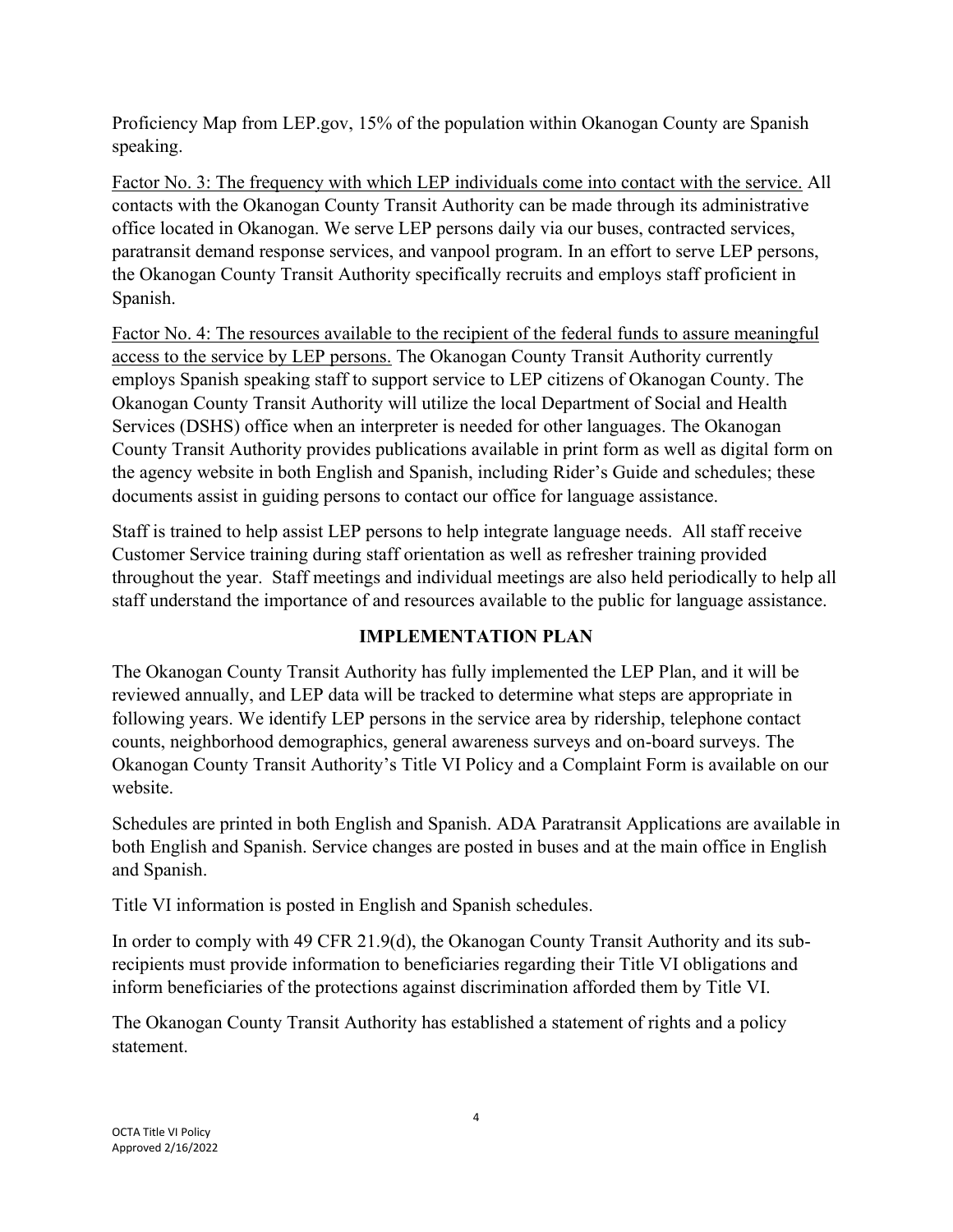#### **NOTIFYING BENEFICIARIES OF THEIR RIGHTS UNDER TITLE VI**

Our website will include our Title VI Policy and Complaint form and will be publicly displayed in the Okanogan County Transit Authority facility. The Okanogan County Transit Authority schedules reference Title VI rights and the process for complaints. The website will also state: The Okanogan County Transit Authority does not discriminate on the basis of race, color, or national origin. New employees shall be informed of the provisions of Title VI and this policy, and the Okanogan County Transit Authority's expectations to perform their duties accordingly.

A copy of the Okanogan County Transit Authority's Title VI Policy and Complaint Form will be available at our administration office located at 303 Second Avenue South, Okanogan, WA.

### **INCLUSIVE PUBLIC PARTICIPATION PLAN**

Community outreach is a requirement of Title VI. The Okanogan County Transit Authority recipients and sub-recipients shall seek out and consider the viewpoints of minority and lowincome populations while conducting public outreach. Okanogan County Transit Authority recipients have wide latitude to determine what specific measures are most appropriate and should make this determination based on the composition of the affected population, the public involvement process, and the resources of the Okanogan County Transit Authority. The Okanogan County Transit Authority will engage the public in its planning and decision-making processes, as well as its marketing and outreach activities and will include the Washington State Migrant Council, Opportunities Industrialization Council, agencies within Okanogan County serving Developmental Disabilities programs (Okanogan Behavioral Health Care, Northwest Center, Department of Social and Health Services) for input. The Okanogan County Transit Authority will give adequate notice of public participation activities, as well as early and continuous opportunities for public review and comment at key decision points.

**Transit Development Plan (TDP).** The TDP is a requirement of the Washington State Legislature. The plan is prepared by transit staff, approved by the Okanogan County Transit Authority Board of Directors, and submitted to WSDOT. This plan indicates the size of fleet, costs, revenues, service and revenue miles, expenses, and capital expenditures. A public hearing is held to obtain comments from the public on the TDP.

**Board Meetings.** The Okanogan County Transit Authority Board of Directors holds monthly meetings, and the public is invited to attend and provide comment.

**Bilingual Outreach.** The current Acting General Manager and Clerk of the Board of Directors of the Okanogan County Transit Authority are able to provide Spanish speaking guests with information on public transit services in Spanish at the administration office, over the phone, public meetings, and outreach events and activities. The Okanogan County Transit Authority provides interpreter/translation services when staff is not available.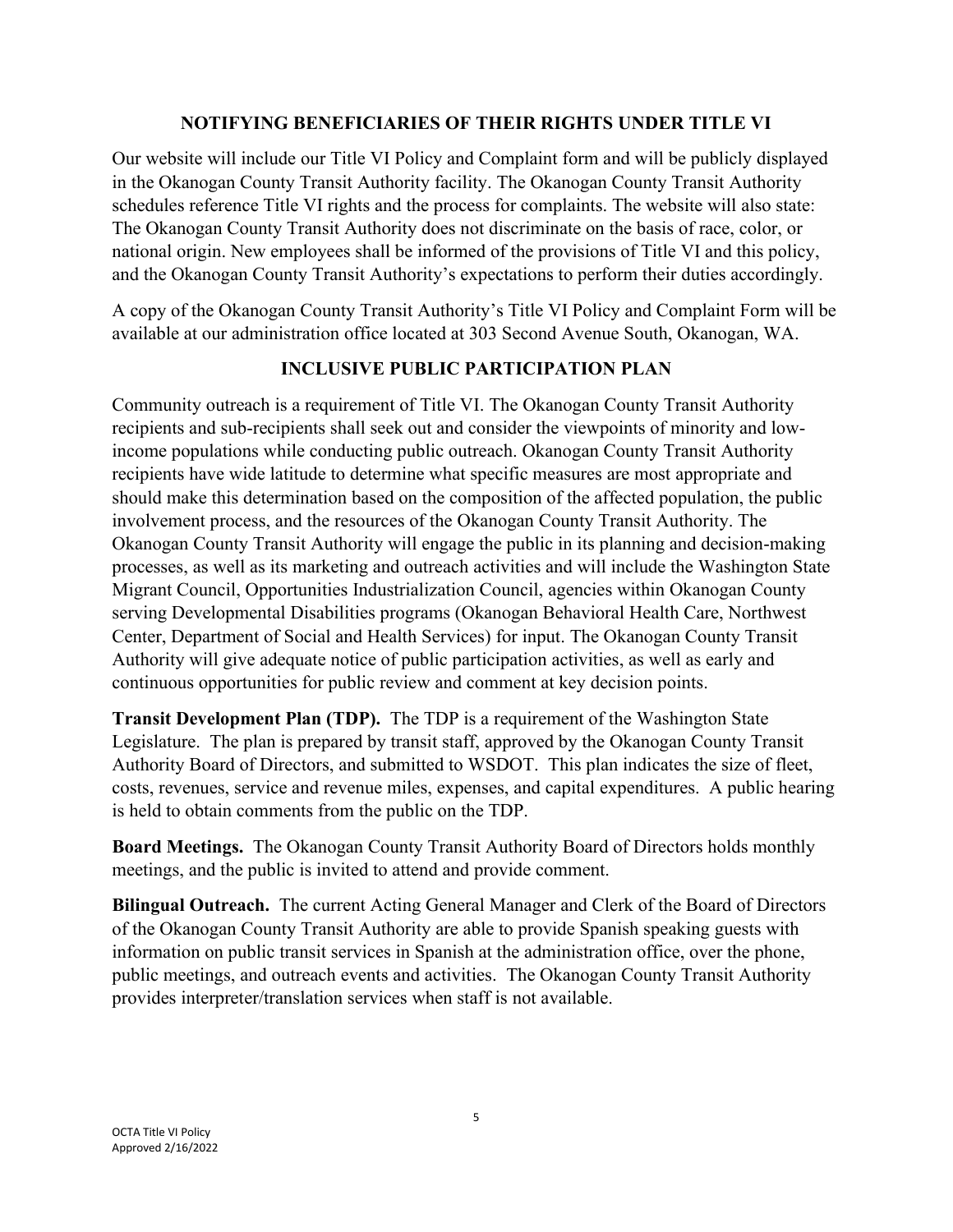#### **SUMMARY OF OUTREACH EFFORTS**

Okanogan CHI (Coalition for Health Improvement) Okanogan FYRE (Foundation for Youth Resiliency and Engagement) Worksource Okanogan Okanogan County Housing Authority Okanogan County Child Development Association (Head Start, Early Head Start, ECEAP, Rural Home Visiting) Chambers of Commerce (various cities and town throughout Okanogan County) City Councils (various cities and towns throughout Okanogan County) Okanogan County Transportation and Nutrition Family Health Centers Okanogan Behavioral Health Care Aging & Adult Care of Central Washington Okanogan County Sheriff Department Department of Corrections North Valley Hospital Mid Valley Hospital Three Rivers Hospital Wenatchee Valley College – North Department of Social and Health Services (DSHS) – Omak Developmental Disabilities Services (Okanogan Behavioral Health Care, Northwest Center, DSHS) School Districts (various throughout Okanogan County) Community Surveys (Produced in English/Spanish throughout Okanogan County)

### **CUSTOMER COMPLAINT PROCESS**

A non-Title VI complainant may contact the Okanogan County Transit Authority to lodge a non-Title VI complaint or comment. All complaints/comments are put into a database, researched, followed-up on, and a response is made to the complainant. This process can be initiated by calling the Okanogan County Transit Authority at 509-557-6177, or by visiting the administrative office located at 303 Second Avenue South, Okanogan.